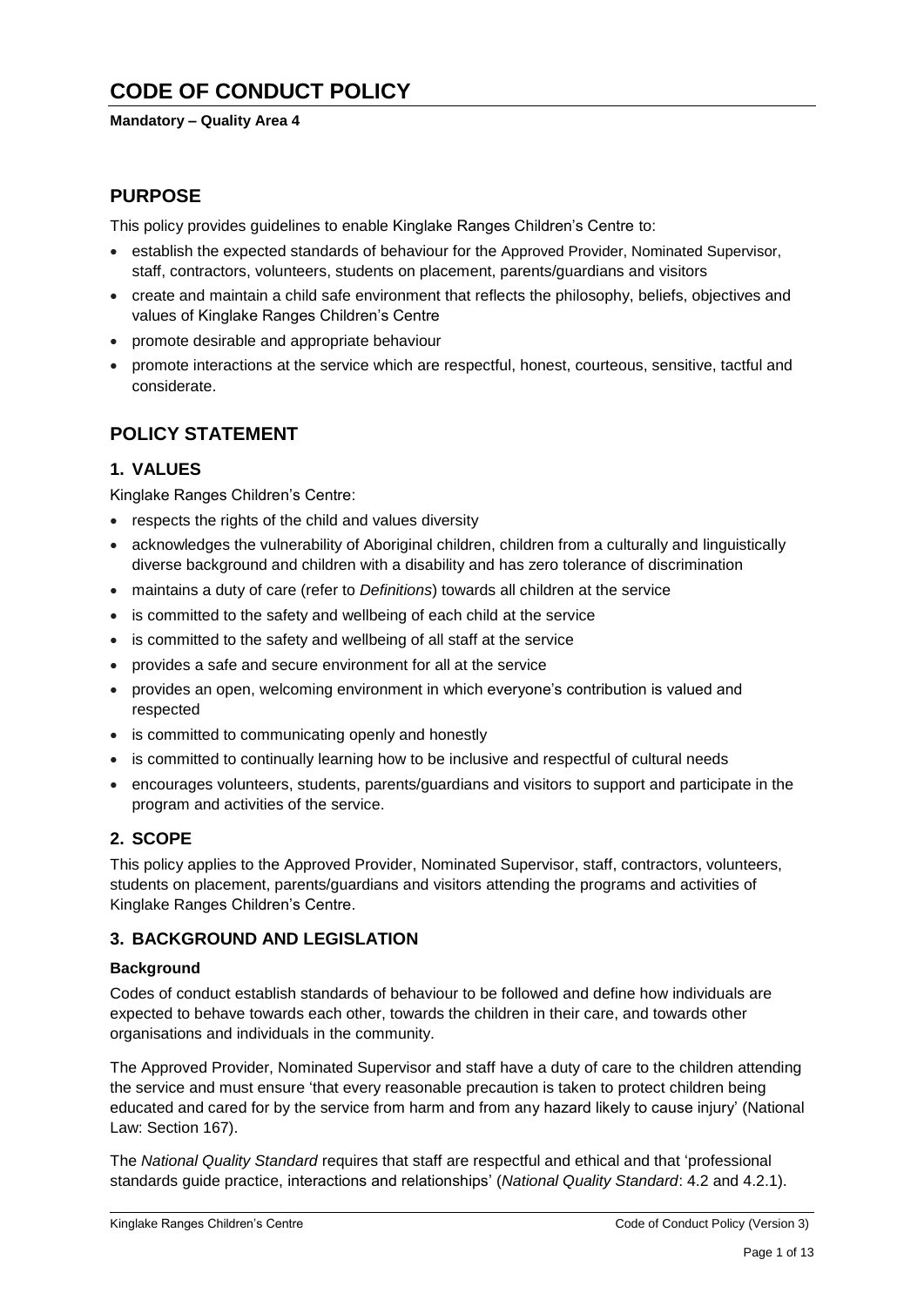Employers also have a legal responsibility to provide, as far as is practicable, a safe workplace that is free from discrimination, bullying and harassment.

Child Safe Standard 3 requires services to develop and review codes of conduct that establish clear expectations for appropriate behaviour with children including:

- how to respond to risks adults may pose to children or that children may pose to each other
- how to ensure the cultural safety of Aboriginal children and culturally and linguistically diverse children
- how to be inclusive of all children, including children with a disability.

A Code of Conduct should be informed by the service's philosophy, beliefs and values, and based on ethical principles of mutual respect, equity and fairness. Consideration should be given to the Victorian Teaching Profession *Code of Conduct and the Code of Ethics* and to the Early Childhood Australia's *Code of Ethics* in developing the code of conduct.

The Approved Provider must ensure that the Nominated Supervisor, staff, contractors, volunteers, students on placement, parents/guardians, children and others attending the programs and activities of Kinglake Ranges Children's Centre adhere to the expectations outlined in the Code of Conduct when communicating to and interacting with:

- children at the service and their parents and family members
- each other
- others in the community.

#### **Legislation and standards**

Relevant legislation and standards include but are not limited to:

- *[Charter of Human Rights and Responsibilities Act 2006](http://www.legislation.vic.gov.au/Domino/Web_Notes/LDMS/PubStatbook.nsf/f932b66241ecf1b7ca256e92000e23be/54d73763ef9dca36ca2571b6002428b0!OpenDocument)* (Vic)
- Child Safe Standards (Vic)
- *Children, Youth and Families Act 2005* (Vic)
- *Child Wellbeing and Safety Act 2005* (Vic)
- *Disability Discrimination Act 1992* (Cth)
- *Education and Care Services National Law Act 2010*: Sections 166, 167, 174
- *Education and Care Services National Regulations 2011*: Regulations 155, 156, 157, 175
- *Equal Opportunity Act 2010* (Vic)
- *Fair Work Act 2009* (Cth)
- Fair Work Regulations 2009 (Cth)
- National Quality Standard, Quality Area 4: Staffing Arrangements
	- Standard 4.2: Educators, coordinators and staff members are respectful and ethical
		- Element 4.2.1: Professional standards guide practice, interactions and relationships
- *Occupational Health and Safety Act 2004*
- *Occupational Health and Safety Regulations 2007*
- *Racial Discrimination Act 1975*
- *[Racial and Religious Tolerance Act 2001](http://www.legislation.vic.gov.au/Domino/Web_Notes/LDMS/PubLawToday.nsf/a12f6f60fbd56800ca256de500201e54/ab66aeef028f70e7ca2576400082797c%21OpenDocument)* (Vic)
- *Sex Discrimination Act 1984* (Cth)
- Victorian Institute of Teaching *The Victorian Teaching Profession Code of Conduct*
- Victorian Institute of Teaching *The Victorian Teaching Profession Code of Ethics*

The most current amendments to listed legislation can be found at:

- Victorian Legislation Victorian Law Today: [http://www.legislation.vic.gov.au](http://www.legislation.vic.gov.au/)
- Commonwealth Legislation Federal Register of Legislation[: https://www.legislation.gov.au/](https://www.legislation.gov.au/)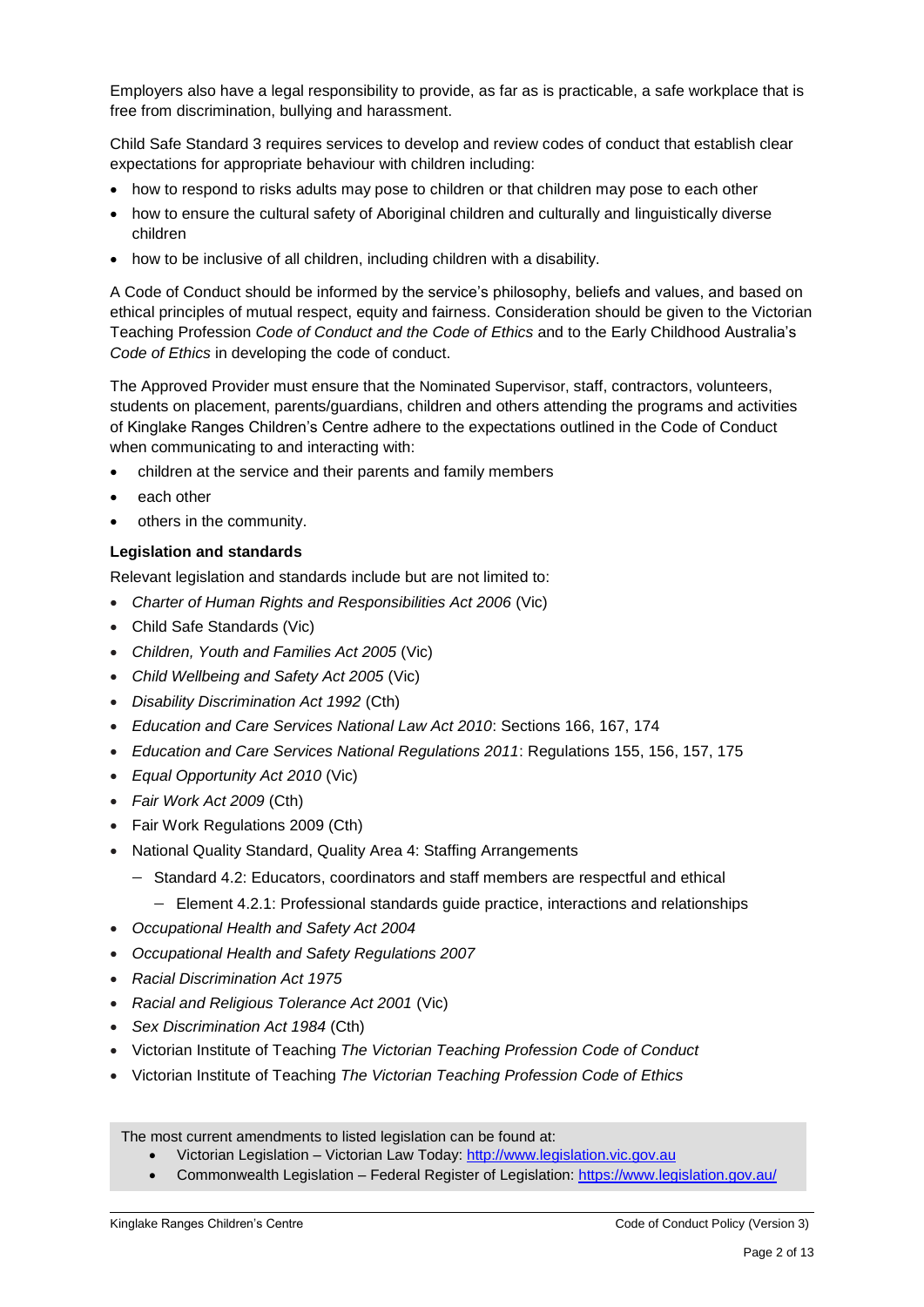## **4. DEFINITIONS**

The terms defined in this section relate specifically to this policy. For commonly used terms e.g. Approved Provider, Nominated Supervisor, Regulatory Authority etc. refer to the *General Definitions* section of this manual.

**Bullying:** Repeated verbal, physical, social or psychological behaviour that is harmful and involves the misuse of power by an individual or group towards one or more persons. Bullying occurs when one or more people deliberately and repeatedly upset or hurt another person, damage their property, reputation or social acceptance.

**Duty of care:** A common law concept that refers to the responsibilities of organisations to provide people with an adequate level of protection against harm and all reasonable foreseeable risk of injury.

**Ethical conduct:** Behavior which reflects values or a code of conduct.

**Harassment:** When someone is demeaning, derogatory or intimidating towards another person. Harassment includes:

- racial taunts
- taunts about sexual orientation or gender identity
- sexual harassment: unwelcome physical, verbal or written behaviour of a sexual nature
- repeated insulting remarks.

**Investigator:** A person/staff member assigned or organization engaged with the responsibility of investigating suspected breaches of the Code of Conduct by the Approved Provider.

**Notifiable complaint:** A complaint that alleges a breach of the Education and Care Services National Act or Regulation, or alleges that the health, safety or wellbeing of a child at the service may have been compromised. Any complaint of this nature must be reported by the Approved Provider to the secretary of DET within 24 hours of the complaint being made (Section 174(2)(b), Regulation 176(2)(b)). Written reports to DET must include:

- details of the event or incident
- the name of the person who initially made the complaint
- if appropriate, the name of the child concerned and the condition of the child, including a medical or incident report (where relevant)
- contact details of a nominated member of the Grievances Subcommittee/investigator
- any other relevant information.

Written notification of complaints must be submitted via the National Quality Agenda IT system (NQAITS): [http://www.acecqa.gov.au/national-quality-agenda-it-system.](http://www.acecqa.gov.au/national-quality-agenda-it-system) If the Approved Provider is unsure whether the matter is a notifiable complaint, it is good practice to contact DET for confirmation.

**Respect:** Demonstrating regard for the rights of individuals, for different values and points of views.

**Serious incident:** A serious incident is defined as (regulation 12):

- the death of a child while being educated and cared for by the service.
	- following an incident while being educated and cared for by an education and care service
- any incident involving an injury or trauma, or the illness of a child that requires or ought to have required:
	- attention of a registered medical practitioner, or
	- attendance at a hospital.

Examples include whooping cough, broken limb, anaphylaxis reaction.

- any incident requiring attendance by emergency services
- a circumstances where a child appears to be missing, is unaccounted for, has been removed from the service contrary to the Regulations, or has been locked in or out of the service premises.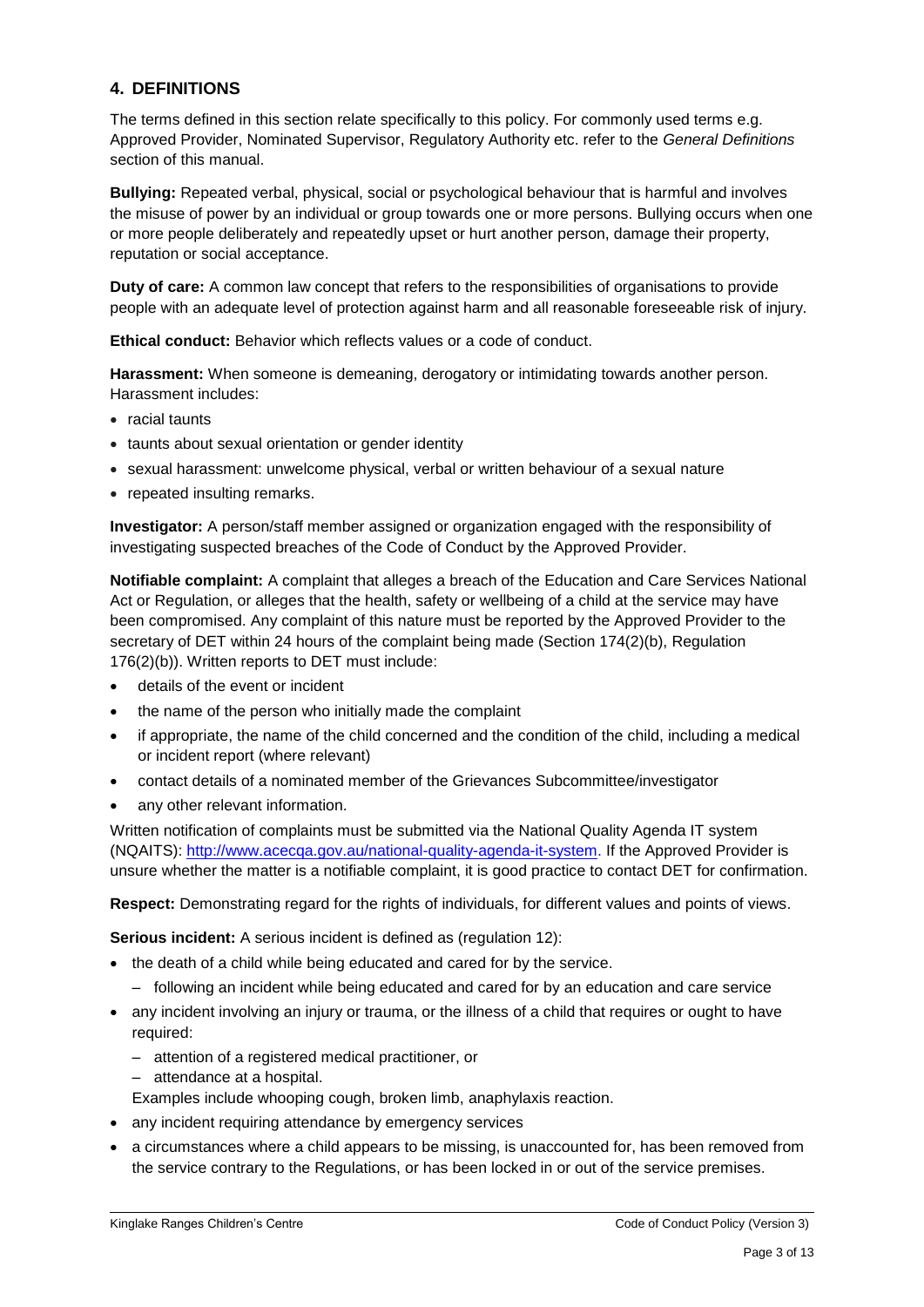The Approved Provider must notify the Regulatory Authority (DET) in writing within 24 hours of a serious incident occurring at the service (Regulation 176(2)(a)) The Notification of serious incident form (available on the ACECQA website) is to be completed and submitted online usuing the National Quality Agenda IT system (NQA ITS). Records are required to be retained for the periods specified in Regulation 183.

**Support:** Work in a co-operative and positive manner.

## **5. SOURCES AND RELATED POLICIES**

## **Sources**

- Early Childhood Australia, *Code of Ethics*: [www.earlychildhoodaustralia.org.au](http://www.earlychildhoodaustralia.org.au/)
- United Nations, *The Universal Declaration of Human Rights*: [http://www.un.org/en/universal](http://www.un.org/en/universal-declaration-human-rights/)[declaration-human-rights/](http://www.un.org/en/universal-declaration-human-rights/)
- United Nations, *Convention on The Rights of the Child*:<http://www.unicef.org/crc/>
- Victoria Legal Aid: [www.legalaid.vic.gov.au](http://www.legalaid.vic.gov.au/)
- Victorian Institute of Teaching The Victorian Teaching Profession Code of Conduct and Code of Ethics: [http://www.vit.vic.edu.au](http://www.vit.vic.edu.au/)

#### **Related policies**

- *Child Safe (formerly Child Protection) Policy*
- *Complaints and Grievances Policy*
- *Delivery and Collection of Children Policy*
- *Interactions with Children Policy*
- *Occupational Health and Safety Policy*
- *Privacy and Confidentiality Policy*
- *Relaxation and Sleep Policy*
- *Staffing Policy*

## **RESPONSIBILITIES**

#### **The Approved Provider is responsible for:**

- providing a safe environment for staff, contractors, volunteers, students on placement, parents/guardians, children and others attending the programs and activities of Kinglake Ranges Children's Centre
- providing guidance through leadership and by being a positive role model
- developing and updating/ reviewing codes of conduct for Kinglake Ranges Children's Centre in collaboration with the Nominated Supervisor, staff, parents/guardians, children and others involved with the service (refer to Attachments 1 and 3)
- ensuring that staff, volunteers, students and parents/guardians are provided with a copy of this policy on employment, engagement or enrolment at the service and that the current codes of conduct are publicly displayed and promoted to everyone including contractors and visitors
- ensuring that staff complete and sign the *Code of Conduct Acknowledgement* (refer to Attachment 2) and that these are filed with individual staff records upon engagement in the service
- ensuring that the codes of conduct are regularly discussed at staff meetings to reinforce expectations
- developing a culture of accountability within the service for complying with the code(s) of conduct and being prepared to respond when behavioural expectations are not adhered to
- ensuring that all children being educated and cared for at Kinglake Ranges Children's Centre are protected from harm and any hazard likely to cause injury (National Law: Section 167) and that the children know who to speak to about any concerns and that their concerns are followed-up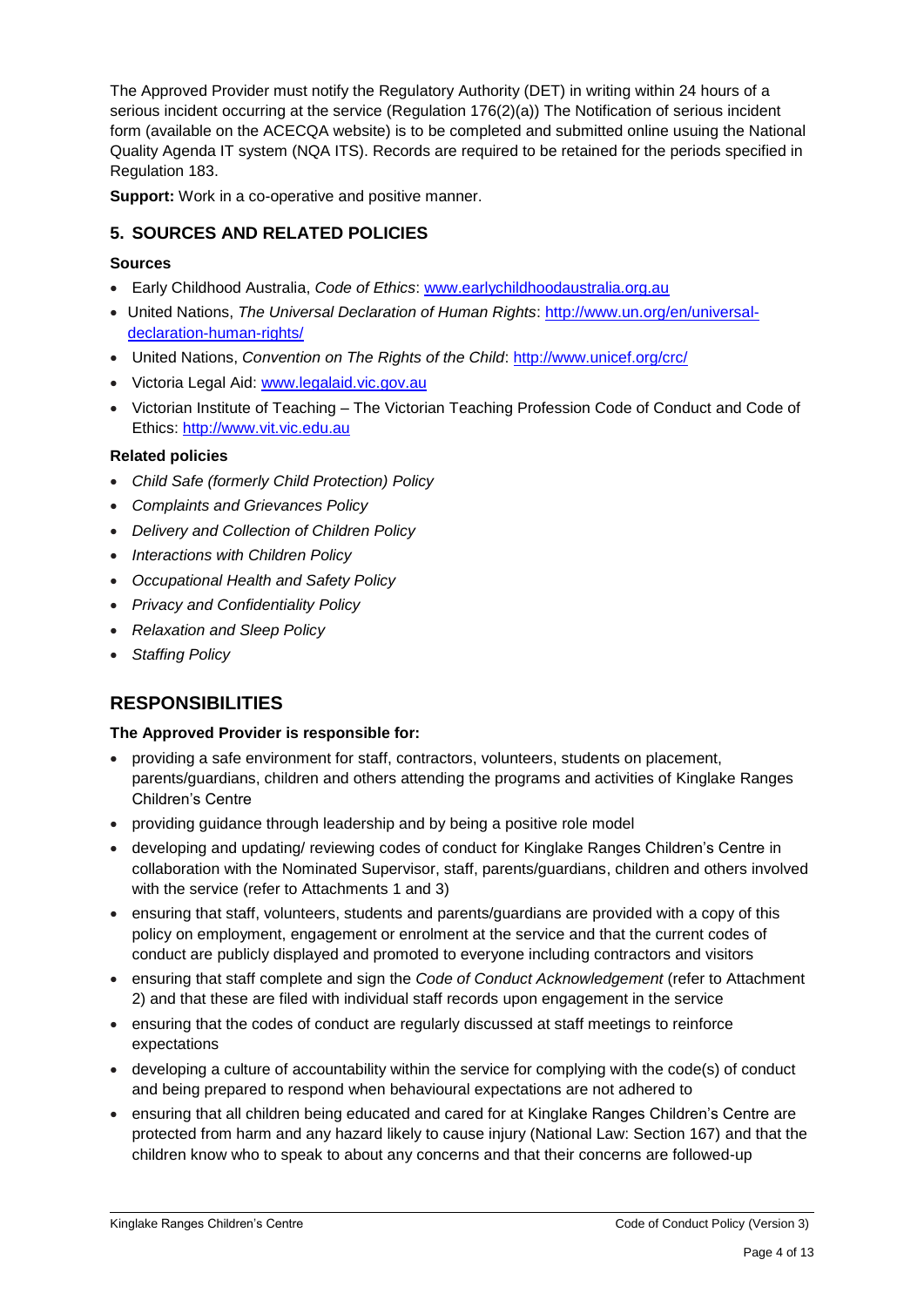- working with the Nominated Supervisor, staff, students, volunteers, parents/guardians and others at the service to provide an environment that encourages positive interactions, supports constructive feedback and holds one another to the codes of conduct
- ensuring that parents/guardians of a child attending the service can enter the service premises at any time that the child is being educated and cared for, except where this may pose a risk to the safety of children or staff, or conflict with any duty of care of the Approved Provider, Nominated Supervisor or educators under the Law (Regulation 157)
- ensuring that contractors, volunteers, parent/guardians, students or visitors at the service are not placed in a situation where they are left alone with a child
- respecting individual abilities, needs, cultural practices and beliefs in all interactions, both verbal and non-verbal
- notifying DET in writing within 24 hours of a serious incident (refer to *Definitions*) or of a notifiable complaint (refer to *Definitions*) at the service (National Law: Sections 174(2)(b) and 174(4), National Regulations: Regulations 175(2)(c) and 176(2)(b)) via the NQAITS
- referring notifiable complaints (refer to *Definitions*), grievances or complaints that are unable to be resolved appropriately and in a timely manner to the Grievances Subcommittee/investigator (refer to *Complaints and Grievances Policy*)
- activating the *Complaints and Grievances Policy* on notification of a breach of the *Code of Conduct Policy*
- taking appropriate disciplinary or legal action, or reviewing the terms of employment in the event of misconduct or a serious breach of the *Code of Conduct Policy*
- contacting Police in an emergency situation where it is believed that there is an immediate risk, such as when violence has been threatened or perpetrated or where sexual abuse or grooming is suspected as outlined in the *Child Safe (formerly Child Protection) Policy*.

## **The Nominated Supervisor is responsible for:**

- ensuring that the children educated and cared for at Kinglake Ranges Children's Centre are protected from harm and from any hazard likely to cause injury (National Law: Section 167)
- providing guidance through their leadership and by being a positive role model
- assisting the Approved Provider to develop codes of conduct for staff and parents/guardians, students, contractors, volunteers and visitors (refer to Attachments 1 and 3 for samples)
- completing and signing the *Code of Conduct Acknowledgement* for staff (refer to Attachment 2)
- adhering to the Code of Conduct for staff at all times
- informing the Approved Provider in the event of a serious incident (refer to *Definitions*), of a notifiable complaint (refer to *Definitions*) or of a breach of the *Code of Conduct Policy*
- contacting Police in an emergency situation where it is believed that there is an immediate risk, such as when violence has been threatened or perpetrated, or where sexual abuse or grooming is suspected as outlined in the *Child Safe (formerly Child Protection) Policy*
- working with the Approved Provider, staff, students, volunteers, parents/guardians and others at the service to provide an environment that encourages positive interactions, supports constructive feedback and holds one another to the codes of conduct
- ensuring that parents/guardians, students and volunteers sign the code of conduct (refer to Attachment 4)
- ensuring that parents/guardians of a child attending the service can enter the service premises at any time that the child is being educated and cared for, except where this may pose a risk to the safety of children or staff, or conflict with any duty of care of the Approved Provider, Nominated Supervisor or educators under the Law (Regulation 157)
- developing practices and procedures to ensure that parent/guardians, students, contractors, volunteers or visitors at the service, are not placed in a situation where they are left alone with a child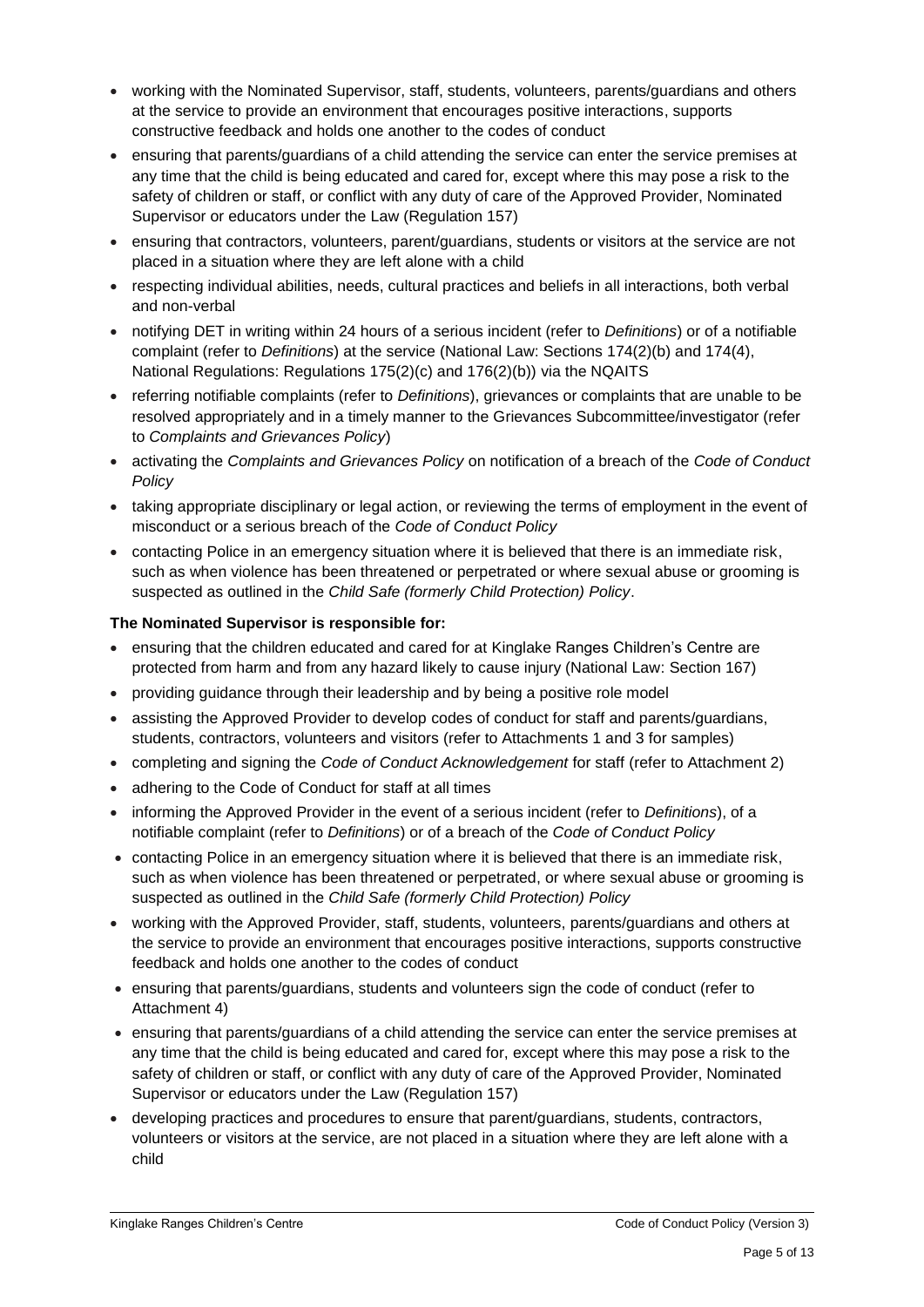- respecting individual abilities, needs, cultural practices and beliefs in all interactions, both verbal and non-verbal
- understanding and accepting that serious breaches of this code will be deemed misconduct and may lead to disciplinary or legal action, or a review of their employment.

#### **All staff are responsible for:**

- assisting the Approved Provider to develop a code of conduct for staff (refer to Attachment 1)
- completing and signing the *Code of Conduct Acknowledgement* (refer to Attachment 2)
- adhering to the code of conduct for staff (refer to Attachment 1) at all times
- providing guidance to students, volunteers, parents/guardians, students and visitors through positive role modelling and, when appropriate, clear and respectful directions
- working with the Approved Provider, Nominated Supervisor, their colleagues, students, volunteers, parents/guardians and others at the service to provide an environment that encourages positive interactions, supports constructive feedback and holds one another to the codes of conduct
- ensuring that parents/guardians, students, contractors, volunteers and visitors at the service are not placed in a situation where they are left alone with a child
- informing the Approved Provider in the event of a serious incident (refer to *Definitions*), of a notifiable complaint (refer to *Definitions*) or of a breach of the *Code of Conduct Policy*
- contacting Police in an emergency situation where it is believed that there is an immediate risk, such as when violence has been threatened or perpetrated or where sexual abuse or grooming is suspected as outlined in the *Child Safe (formerly Child Protection) Policy*.
- respecting individual abilities, needs, cultural practices and beliefs in all interactions, both verbal and non-verbal
- understanding and accepting that serious breaches of this code will be deemed misconduct and may lead to disciplinary or legal action, or a review of their employment.

#### **Parents/guardians are responsible for:**

- reading the *Code of Conduct Policy*
- completing and signing the Code of Conduct for parents/guardians (refer to Attachments 3 and 4)
- abiding by the Code of Conduct for parents/guardians
- complying with all policies of the service.

**Students, contractors, volunteers and visitors while at the service, are responsible for following this policy and its procedures.**

## **EVALUATION**

In order to assess whether the values and purposes of the policy have been achieved, the Approved Provider will:

- regularly seek feedback from everyone affected by the policy regarding its effectiveness
- monitor the implementation, compliance, complaints and incidents in relation to this policy
- assess whether a satisfactory resolution has been achieved in relation to issues arising from this policy
- keep the policy up to date with current legislation, research, policy and best practice
- revise the policy and procedures as part of the service's policy review cycle, or as required
- notify parents/guardians at least 14 days before making any changes to this policy or its procedures.

## **ATTACHMENTS**

- Attachment 1: Sample Code of Conduct for Approved Provider, Nominated Supervisor and all staff
- Attachment 2: Code of Conduct Acknowledgement for staff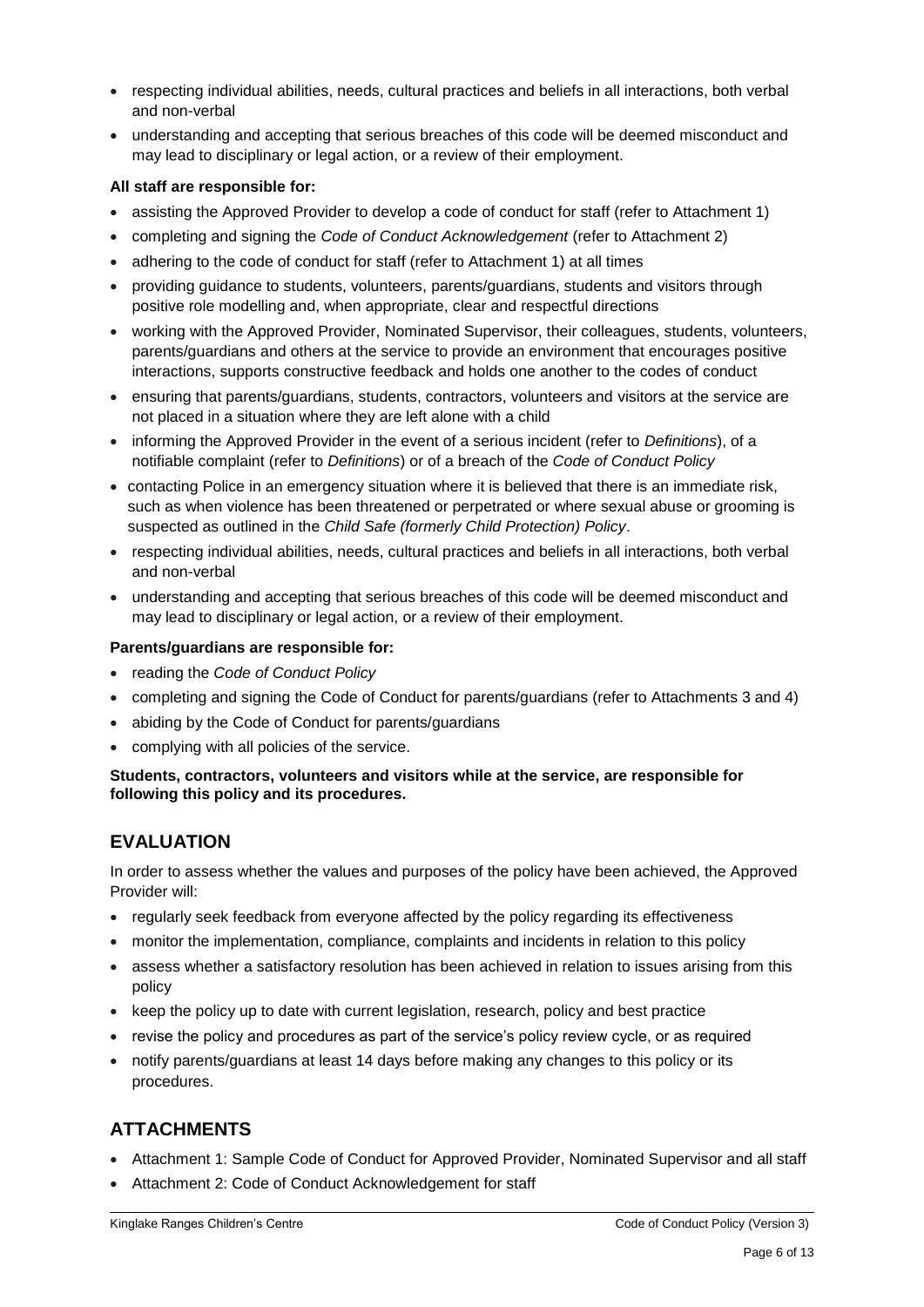- Attachment 3: Sample Code of Conduct for parents/guardians, students, contractors and volunteers
- Attachment 4: Code of Conduct Acknowledgement for parents/guardians, students, contractors and volunteers

## **AUTHORISATION**

This policy was adopted by the Approved Provider of Kinglake Ranges Children's Centre on July 2012.

**UPDATED:** NOVEMBER 2018. **REVIEW DATE:** NOVEMBER 2019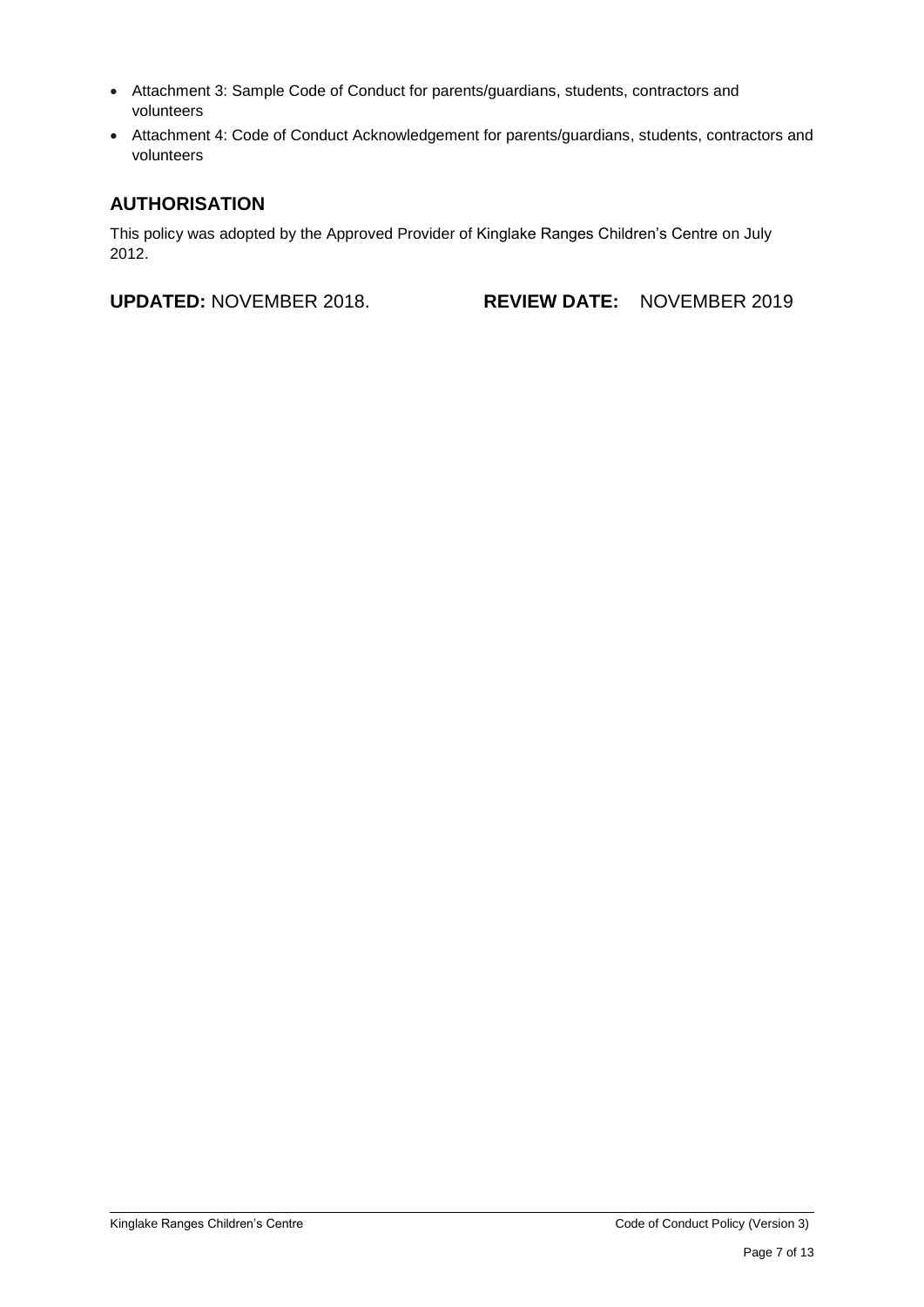## **ATTACHMENT 1 Code of conduct for the Approved Provider, Nominated Supervisor and all staff<sup>1</sup>**

The Approved Provider, Nominated Supervisor and all staff at Kinglake Ranges Children's Centre are responsible for promoting the safety and wellbeing of children and their families by:

welcoming all children and their families and being inclusive

- treating everyone with respect, including listening to and valuing their ideas and opinions
- contributing to a culture of child safety
- adhering to the *Child Safe (formerly Child Protection) Policy* and all other policies
- taking all reasonable steps to protect children from abuse
- respecting the privacy of children and their families, and only disclosing information to people who have a need to know as required under the *Privacy and Confidentiality Policy*
- reporting and acting on any breaches of this Code of Conduct, complaints or concerns.

## **Professional responsibilities**

The Approved Provider, Nominated Supervisor and all staff demonstrate our commitment to our professional responsibilities by:

undertaking duties in a competent, timely and responsible way

- ensuring our knowledge and expertise is up to date and relevant to our roles
- being aware of the role of other professionals and agencies and working collaboratively and within the limits of our professional expertise
- understanding and complying with legal obligations in relation to:
	- discrimination, harassment and vilification
	- negligence
	- grooming
	- disclosure of child sexual abuse
	- $-$  protection of a child from child sexual abuse
	- mandatory reporting
	- privacy and confidentiality
	- occupational health and safety, including emergency evacuation procedures
	- raising any complaints or grievances in accordance with the Complaints and Grievances Policy
	- maintaining teacher registration and Working with Children checks as applicable.
- raising any complaints or grievances in accordance with the *Complaints and Grievances Policy.*

## **Relationships with children**

The Approved Provider, Nominated Supervisor and all staff at Kinglake Ranges Children's Centre demonstrate our commitment to high-quality education and care for children by:

- encouraging children to express themselves and their opinions
- allowing children to undertake experiences that develop self-reliance and self-esteem
- maintaining a safe environment for children
- being a positive role model at all times
- speaking to children in an encouraging and positive manner
- giving each child positive guidance and encouraging appropriate behaviour

 $\overline{a}$ 

<sup>1</sup> This attachment was informed by the Victorian Institute of Teaching's *The Victorian Teaching Profession Code of Conduct* and *A Guide for Creating A Child Safe Organisation*, available from the Commission for Children and Young People (refer to *Sources)*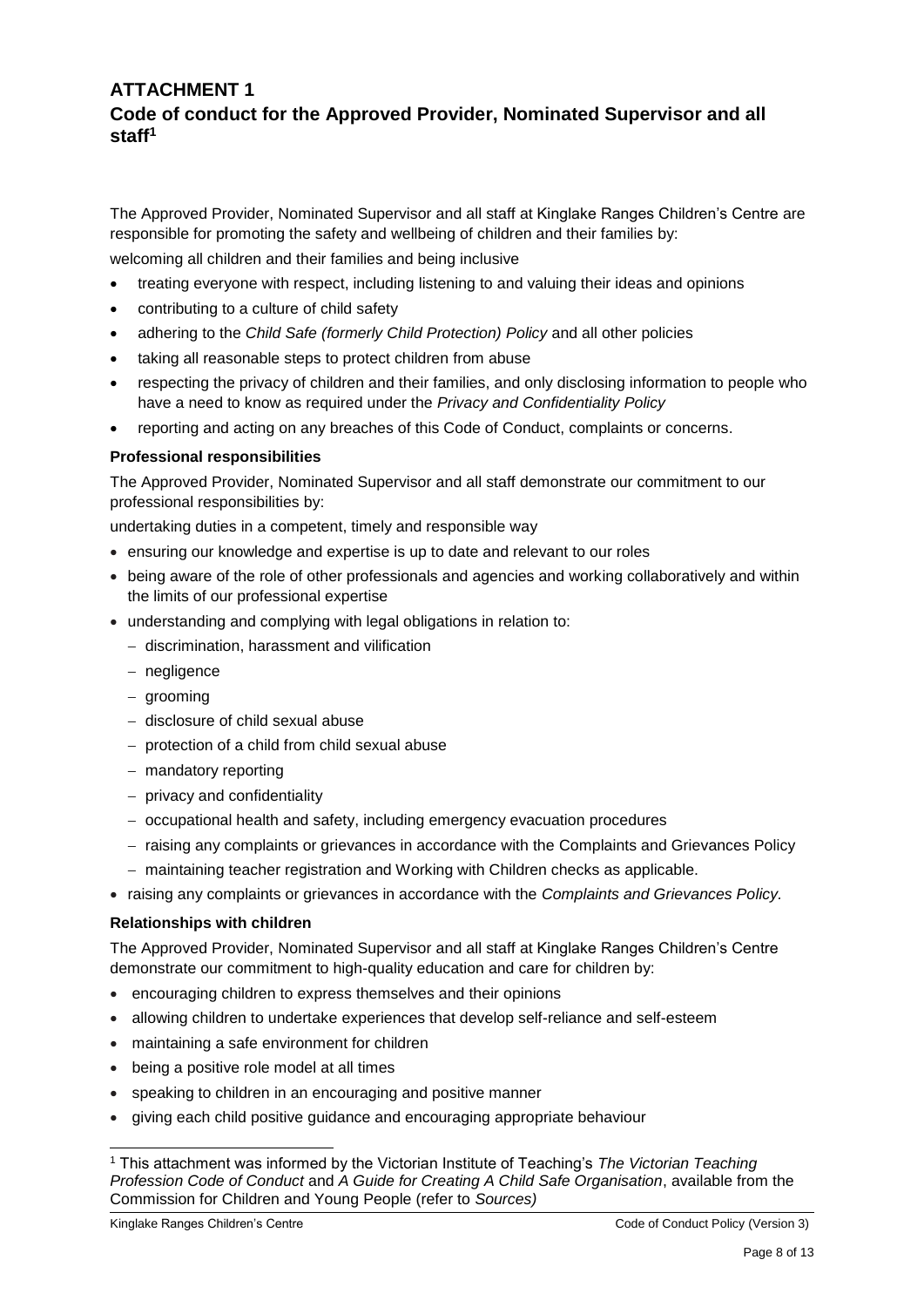- providing opportunities for children to interact and develop respectful and positive relationships with each other, and with other staff members and volunteers at the service
- regarding all children equally, and with respect and dignity
- having regard to their cultural values and supporting them to express their culture
- respecting individual difference including age, physical and intellectual development, and catering for the abilities of each child at the service
- working with children in an open and transparent way by informing other staff about the work being done with children
- encouraging and assisting children to undertake activities of a personal nature for themselves e.g. toileting and changing clothes
- informing children if physical contact is required for any purpose, asking them if they are comfortable with this interaction and complying with the *Interactions with Children policy*.

#### **Relationships with parents/guardians and families**

In our relationships with parents/guardians and families, the Approved Provider, Nominated Supervisor and all staff demonstrate our commitment to collaboration by:

- working collaboratively with parents/guardians and families
- considering the perspective of parents/guardians and families when making decisions that impact on the education and care of their child
- communicating with parents/guardians and families in a timely and sensitive manner
- responding to concerns expressed by parents/guardians and families in a timely and appropriate manner.

#### **Relationships with employer and between colleagues**

In relationships with the Approved Provider, Nominated Supervisor and between colleagues, staff demonstrate collegiality by:

- encouraging others to act in accordance with this Code of Conduct and taking action when they observe behaviours which are outside of the Code of Conduct
- developing relationships based on mutual respect, equity and fairness
- working in partnership in a courteous, respectful and encouraging manner
- valuing the input of others
- sharing expertise and knowledge in appropriate forums, and in a considered manner
- respecting the rights of others as individuals
- giving encouraging and constructive feedback, and respecting the value of different professional approaches
- being prepared to have difficult conversations and use constructive processes to address differences of opinion.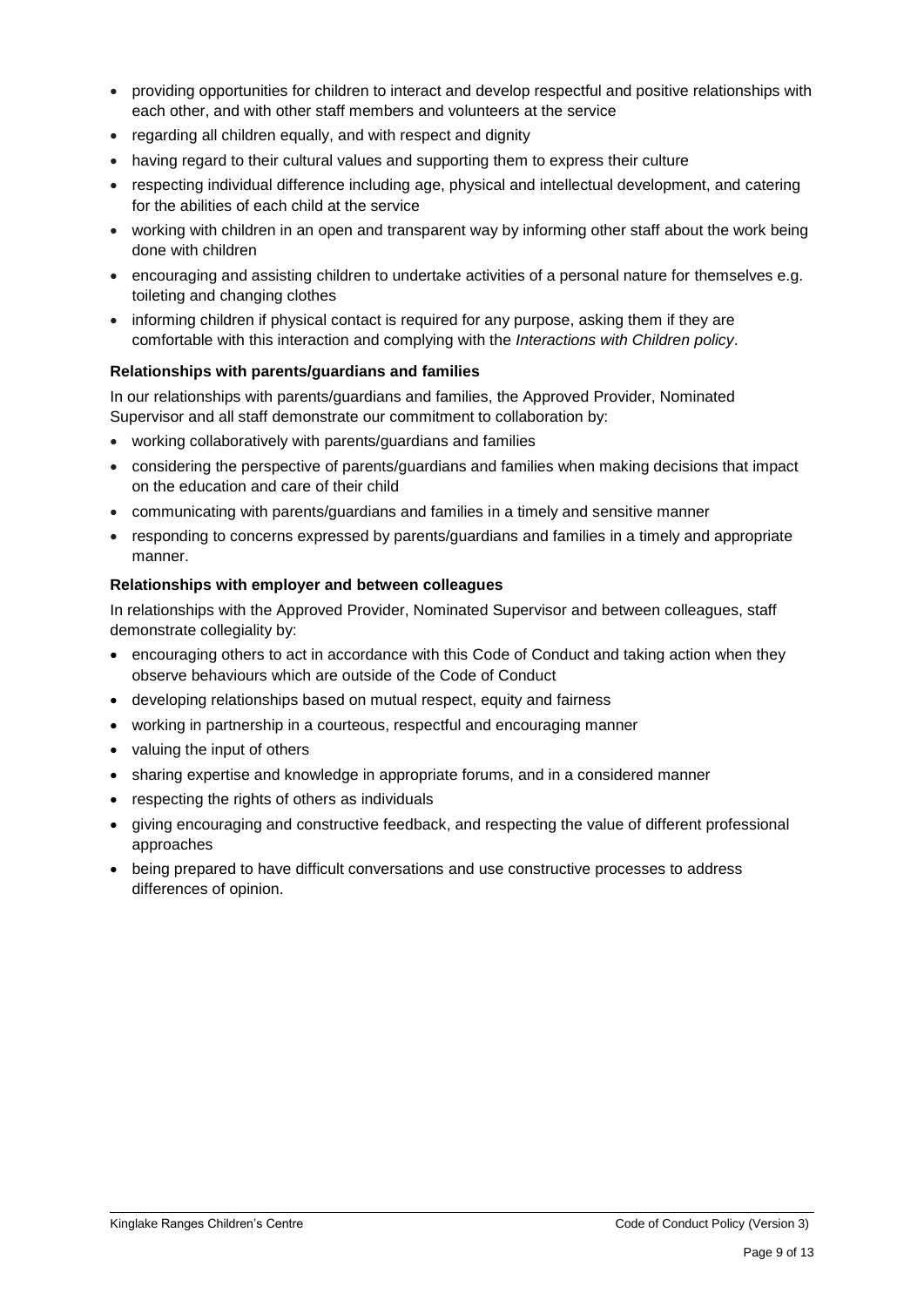## **ATTACHMENT 2 Code of Conduct Policy Acknowledgement for staff**

I hereby acknowledge that on [Date], I received a copy of the *Code of Conduct Policy* for Kinglake Ranges Children's Centre.

I have read the policy and I understand its contents.

I commit to abiding by the Code of Conduct and fulfilling my responsibilities as outlined in this policy whilst working at Kinglake Ranges Children's Centre.

I understand that the Approved Provider will address any breach of this policy, and that any *serious* breach could lead to disciplinary or legal action.

| Signature         | Name (please print) | Date |
|-------------------|---------------------|------|
| Witness signature | Name (please print) | Date |

Thank you for your contribution to making Kinglake Ranges Children's Centre an open, safe, welcoming and friendly environment.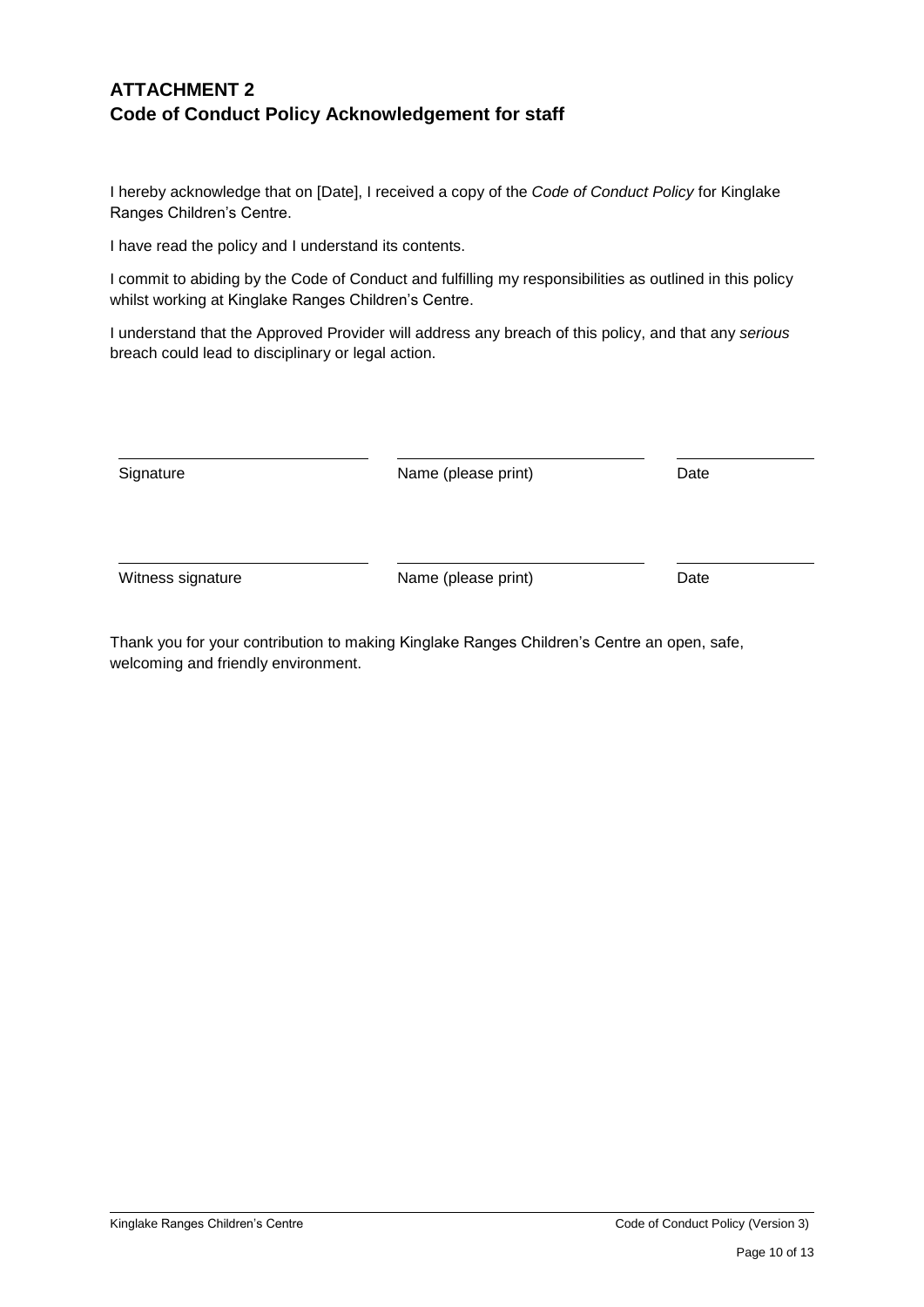## **ATTACHMENT 3 Code of conduct for parents/guardians, students, volunteers, contractors and visitors**

I commit to contributing to creating an environment at Kinglake Ranges Children's Centre that:

- respects the rights of the child and values diversity
- acknowledges the vulnerability of Aboriginal children, children from a culturally and linguistically diverse background and children with a disability and has zero tolerance of discrimination
- maintains a duty of care (refer to *Definitions*) towards all children at the service
- is committed to the safety and wellbeing of each child at the service
- is committed to the safety and wellbeing of all staff at the service
- provides a safe and secure environment for all at the service
- provides an open, welcoming environment in which everyone's contribution is valued and respected
- is committed to communicating openly and honestly
- is committed to continually learning how to be inclusive and respectful of cultural needs
- encourages parents/guardians, volunteers, students and community members to support and participate in the program and activities of the service.

#### **Relationships with children**

In our relationships with children, I commit to:

- being a positive role model at all times
- encouraging children to express themselves and their opinions
- allowing children to undertake experiences that develop self-reliance and self-esteem
- maintaining a safe environment for children
- speaking to children in an encouraging and positive manner
- giving each child positive guidance and encouraging appropriate behaviour
- regarding all children equally, and with respect and dignity
- having regard to each child's cultural values
- respecting individual difference including age, physical and intellectual development, and catering for the abilities of each child at the service.

#### **Relationships with the Approved Provider, Nominated Supervisor, staff and others**

In my relationships with the Approved Provider, Nominated Supervisor, staff, other parents/guardians, volunteers and visitors I commit to:

- reading and abiding by the *Code of Conduct Policy*
- developing relationships based on mutual respect
- working in partnership in a courteous, respectful and encouraging manner
- valuing the input of others
- sharing our expertise and knowledge in a considered manner
- respecting the rights of others as individuals
- giving encouraging and constructive feedback, and respecting the value of different professional approaches
- respecting the privacy of children and their families and only disclosing information to people who have a need to know as required under the Privacy and Confidentiality policy
- following the directions of staff at all times
- treating the kindergarten and Long Day Care environments with respect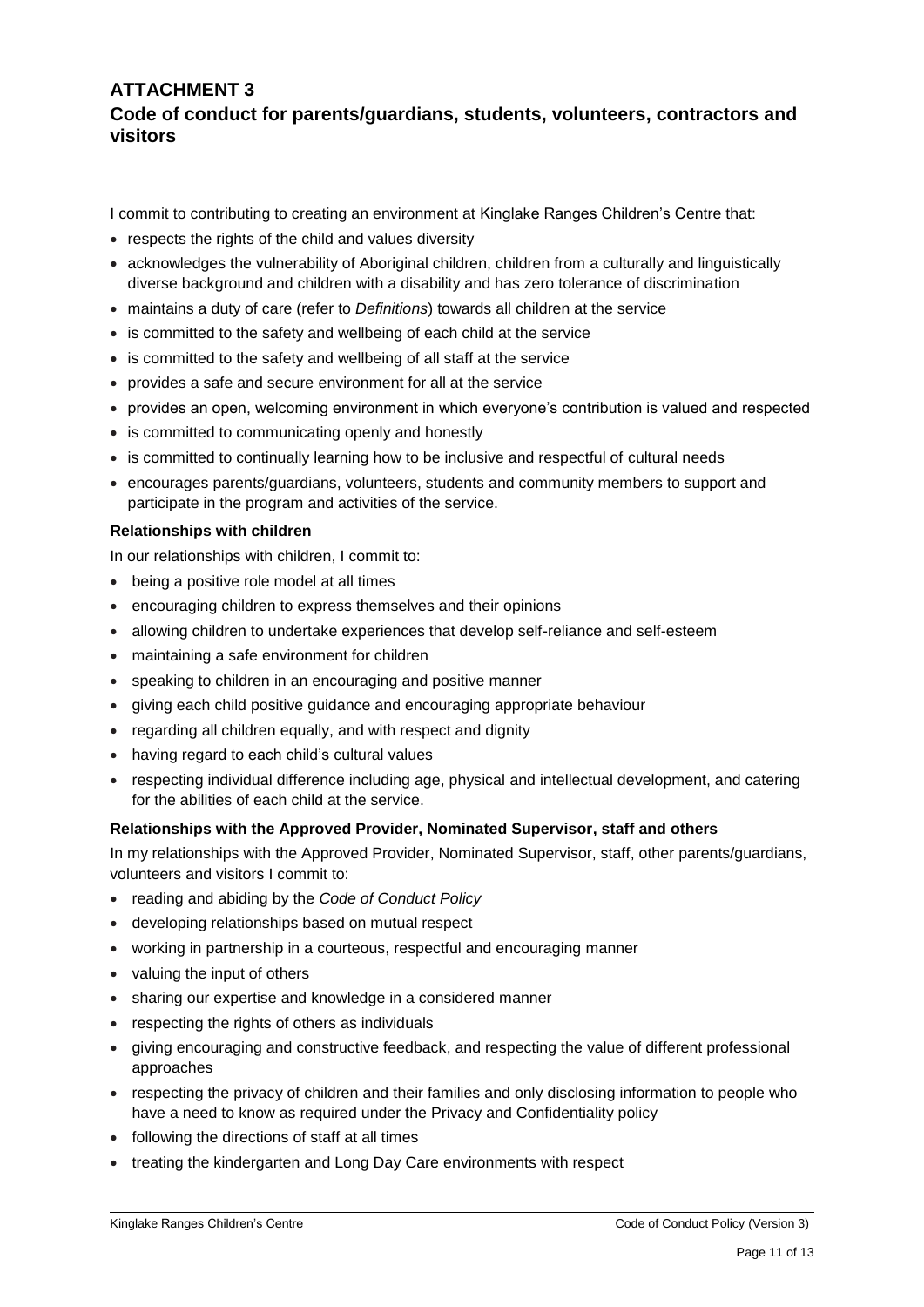- raising any concerns, including concerns about safety, as soon as possible with staff to ensure that they can be resolved efficiently
- raising any complaints or grievances in accordance with the *Complaints and Grievances Policy.*